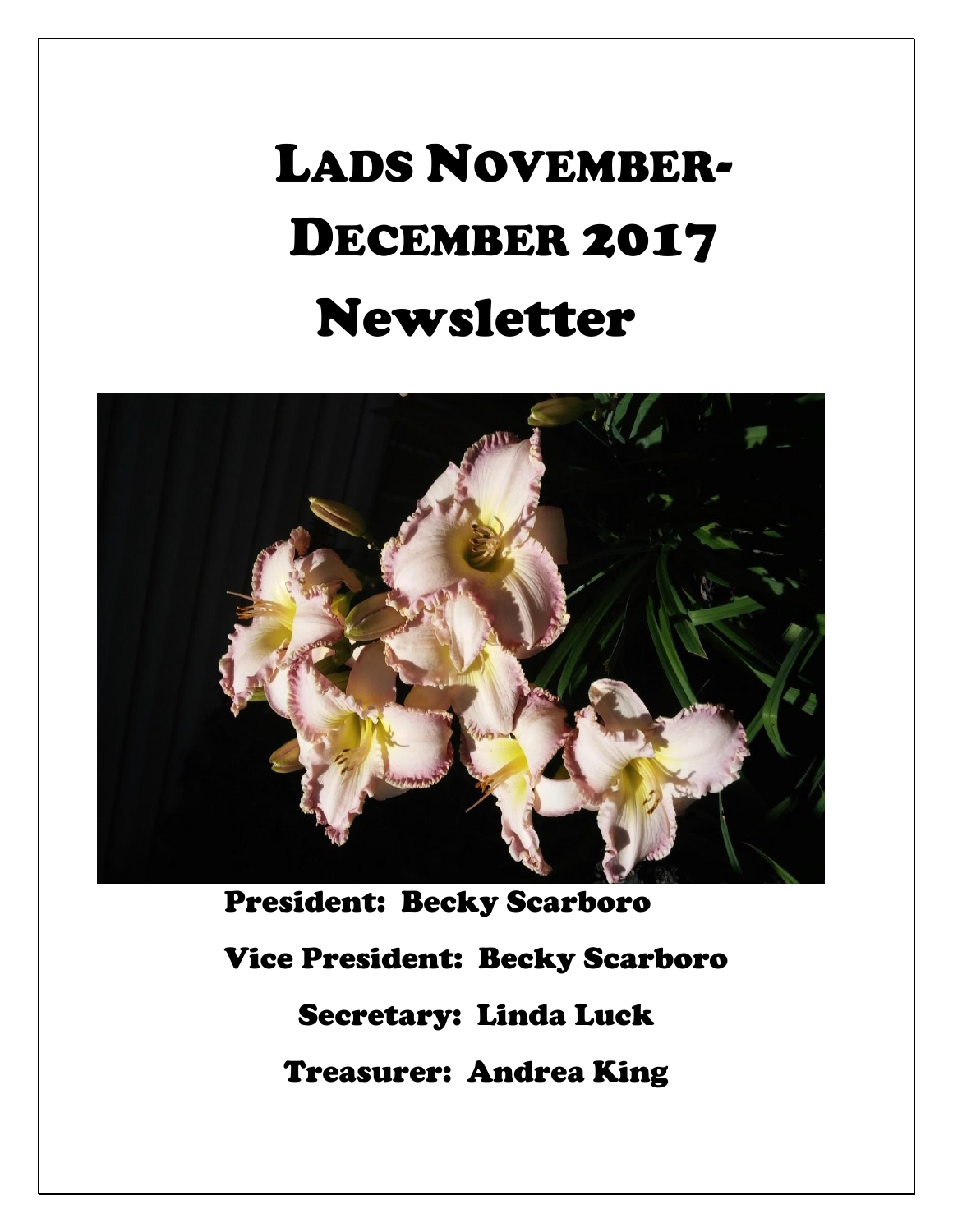#### Website: Michael Stephens

## Thurs. December 7th 2017 Meeting

Our annual Christmas Dinner and 2018 election. The time is 6:30 p.m. at the Trinity Presbyterian Church. 10200 Shelbyville Rd.

## President's Message:

Happy Thanksgiving Everyone. Hopefully your gardens are cleaned up and prepared for winter. Nelson and I spotted a family of 8 to 10 deer roaming past our garden last week. The birds are devouring the seed in the feeders as quickly as we can fill them. I am not looking forward to the cold months ahead, but will endure as long as the heavy snowfall and ice are minimal. Although days spent outdoors may be dwindling, I look forward to the holiday season. I love gathering with family and friends to celebrate and enjoy our moments together. I look forward to our holiday meeting on December 7th at 6:30 pm. We will be holding election of new officers for the upcoming year. Please come and help us celebrate. The club will supply ham, so bring your favorite sides or desserts.

Hope to see you at the meeting. For those that will not be able to join, have a wonderful holiday season. I am excited to see what next year brings!

Thanks Becky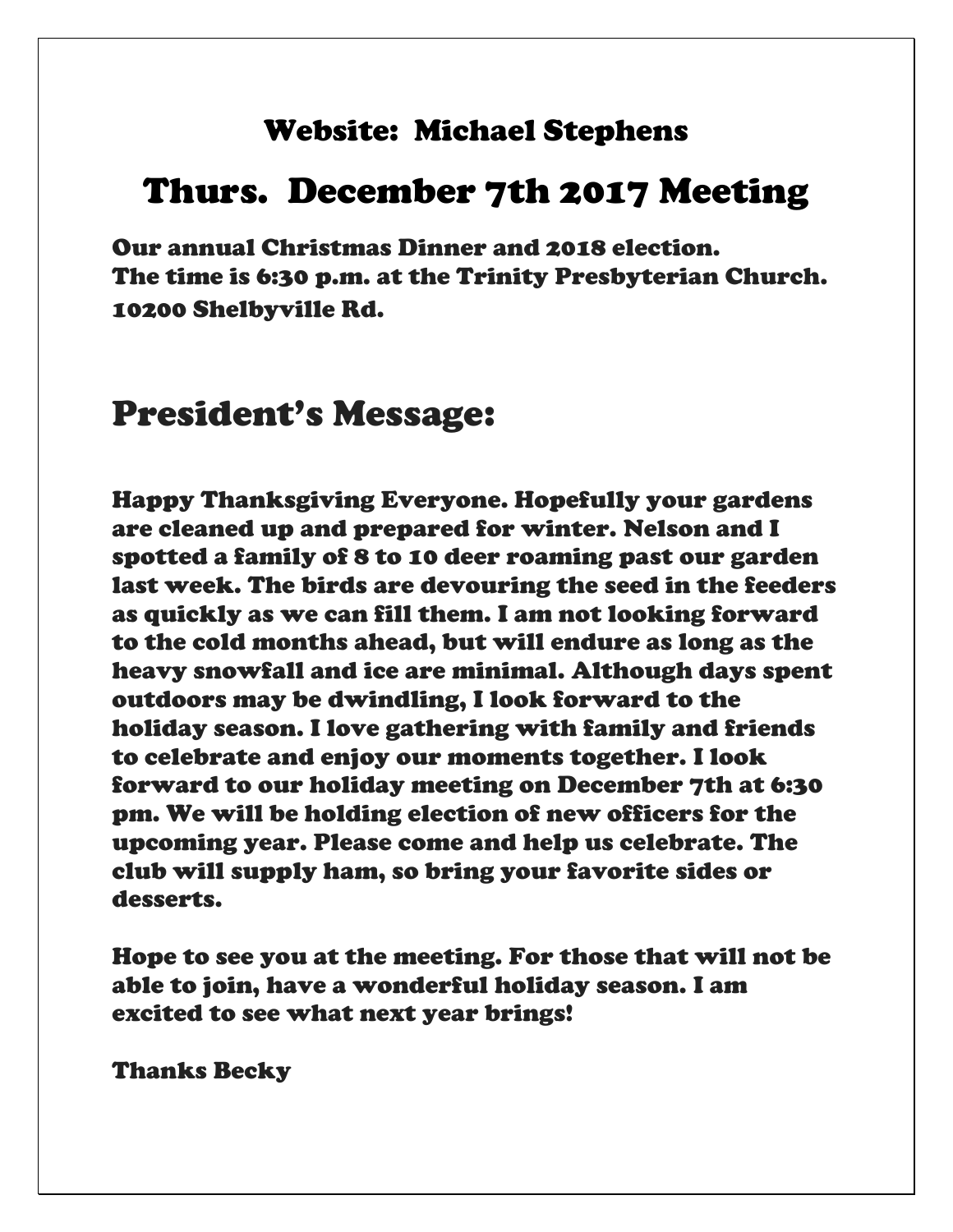## Louisville Area Daylily Society

### October 19, 2017

## Minutes

The October meeting of the Louisville Area Daylily Society was held October 19, 2017 at Trinity Presbyterian Church, Middletown, Kentucky. We began the evening by enjoying some social time and sampling a variety of food treats prepared by our members.

President Ellen Carrithers announced during the past month that she will need to step down from her role due to some personal reasons, so Vice President Becky Scarboro called the meeting to order at approximately 7:30 p.m. She welcomed all of the members to the meeting and we also had a returning guest who was brought by Marie Seaman.

Vice President Scarboro indicated that the Minutes from the August meeting were included in the Newsletter and no one had any corrections or changes. Deb Monbeck moved that the Minutes be approved and Sally Fensterer seconded the motion. Treasurer Andrea King said that the Treasurer's Report was emailed out to members the day before. Donna Willett pointed out a correction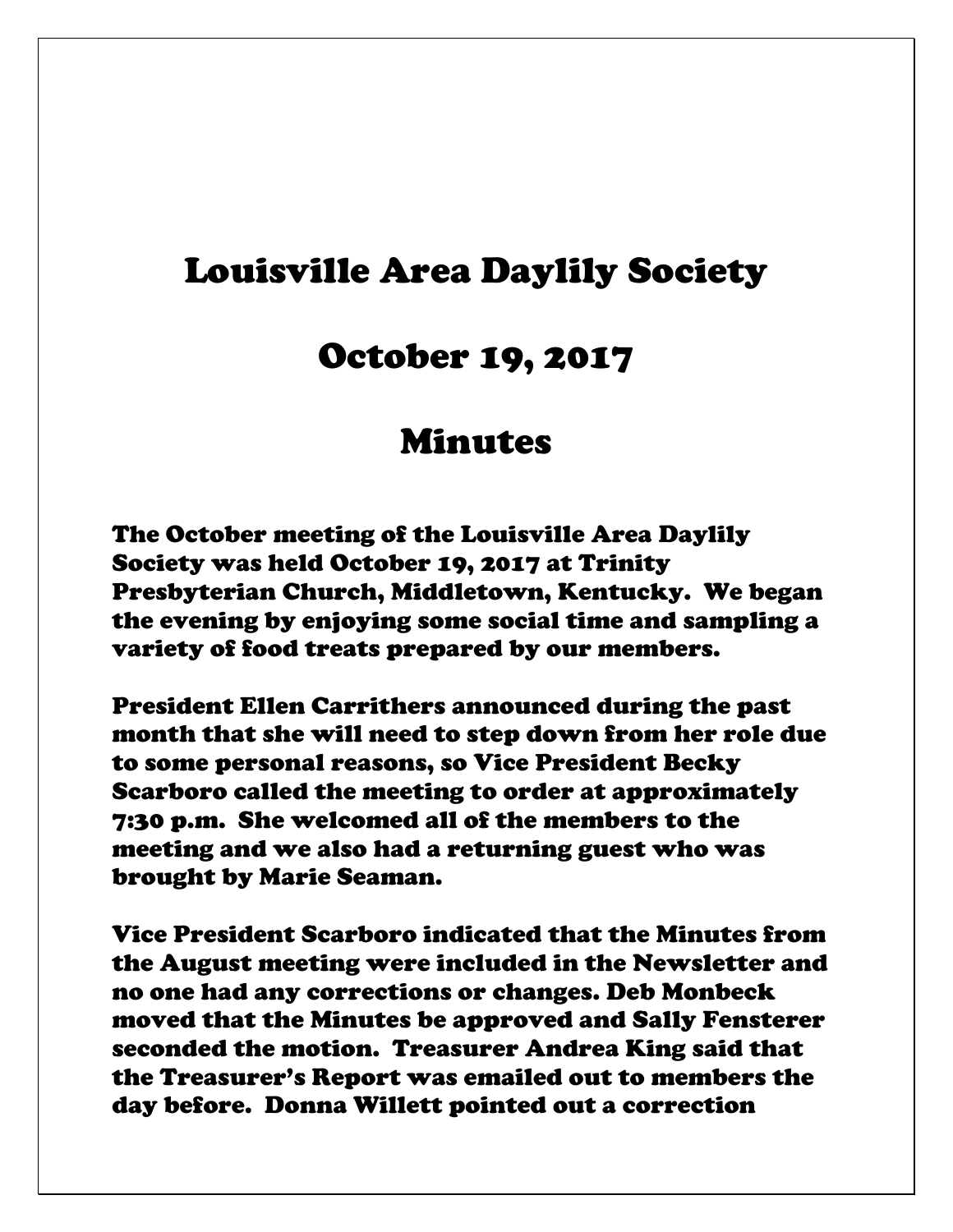which needed to be made to the maturity date of a Certificate of Deposit, which will be done. Deb Monbeck moved that the Treasurer report be approved with that correction, and the motion was seconded by Sally Fensterer.

Vice President Scarboro announced that our Holiday meeting will be held Thursday December 7<sup>th</sup> at Trinity Presbyterian Church and will start at 6:30 p.m. The Daylily Society will provide ham and members are asked to provide the side dishes. As has been the case the past few years, the December  $7<sup>th</sup>$  Holiday meeting will replace the regular November and December meetings.

Treasurer Andrea King discussed Officer Nominations for next year. With Ellen stepping down, an ad hoc committee met and contacted several members to ask about their willingness to take Officer roles. She indicated that Linda Luck had indicated a willingness to be President, Becky Scarboro agreed to remain Vice President, Marie Seaman was willing to take the role of Secretary, and Andrea was willing to remain in her position as Treasurer. We will plan to have formal nominations at the December Holiday meeting and nominations from the floor are welcome and encouraged. Officers will be sworn in at the January meeting.

David Kirchhoff announced that the Mid-Winter Symposium will be held in Chattanooga, TN in February 2018, the weekend after the Super Bowl. It will run Friday through Sunday.

Vice President Scarboro introduced our speaker for the day, our own member, Rich Rosen. Rich visits a variety of beautiful gardens every year, which include daylily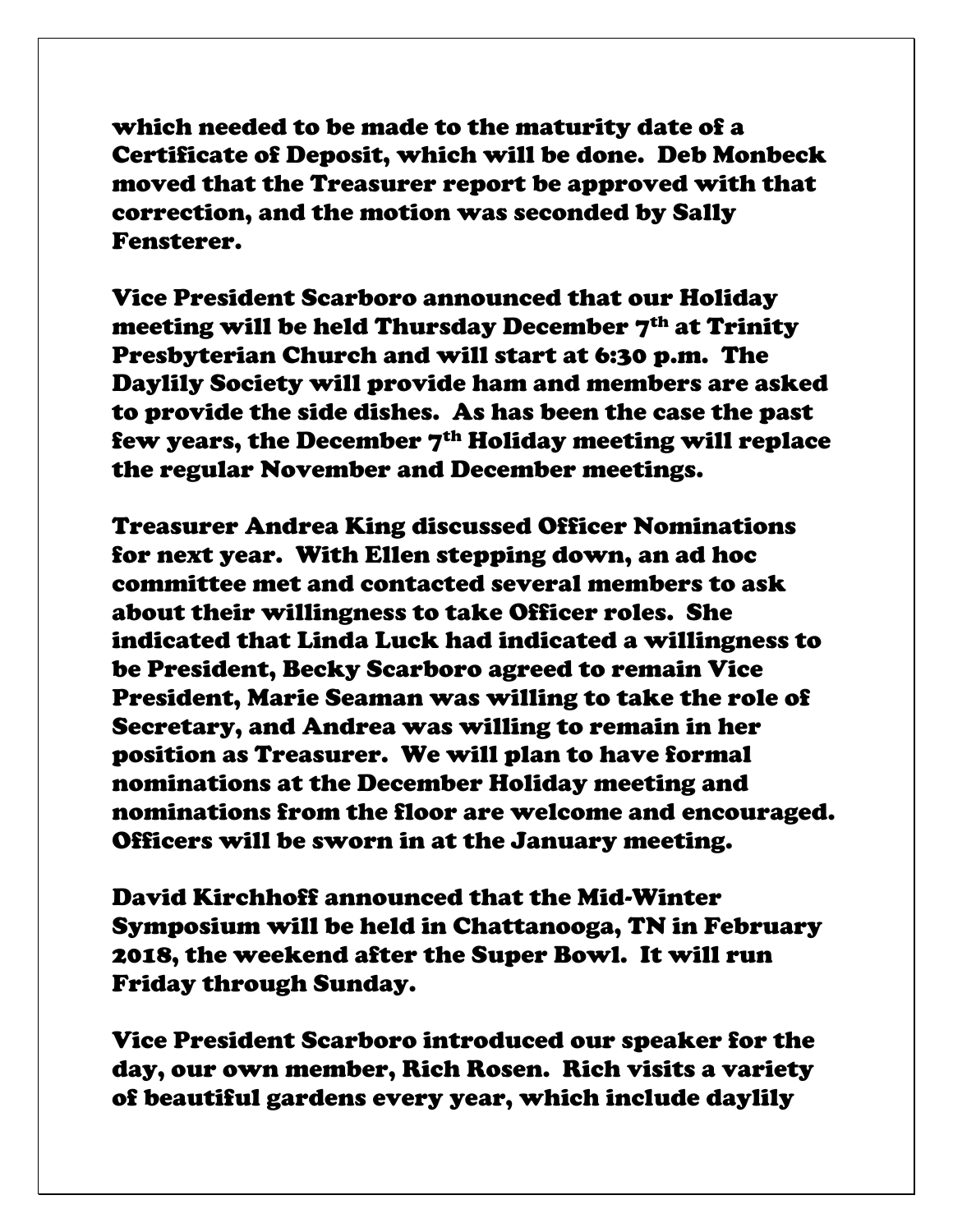gardens as well as non-daylily gardens. He showed a presentation of some of the highlights from his 2017 trips. He started the show with photos from Austin, TX, where he resided prior to moving to KY a few years ago, followed by beautiful gardens and flowers from Chattanooga, TN, Norfolk, VA, where the 2017 National AHS Convention was held, to Richmond, VA, Lexington, KY and he ended with shots from David Kirchhoff and Mort Morss' Daylily World in Lawrenceburg, KY. We thoroughly enjoyed the variety of photos Rich captured and stories he shared from his 2017 travels. Thank you, Rich!

Following a much abbreviated raffle, the meeting adjourned at approximately 8:30 p.m.

Respectfully submitted,

Linda Luck, Secretary

# Hospitality:

Dec 7<sup>th</sup> is our Xmas dinner, LADS will be supplying the ham and we are asking the members to bring a side dish or dessert. We are looking forward to seeing everyone.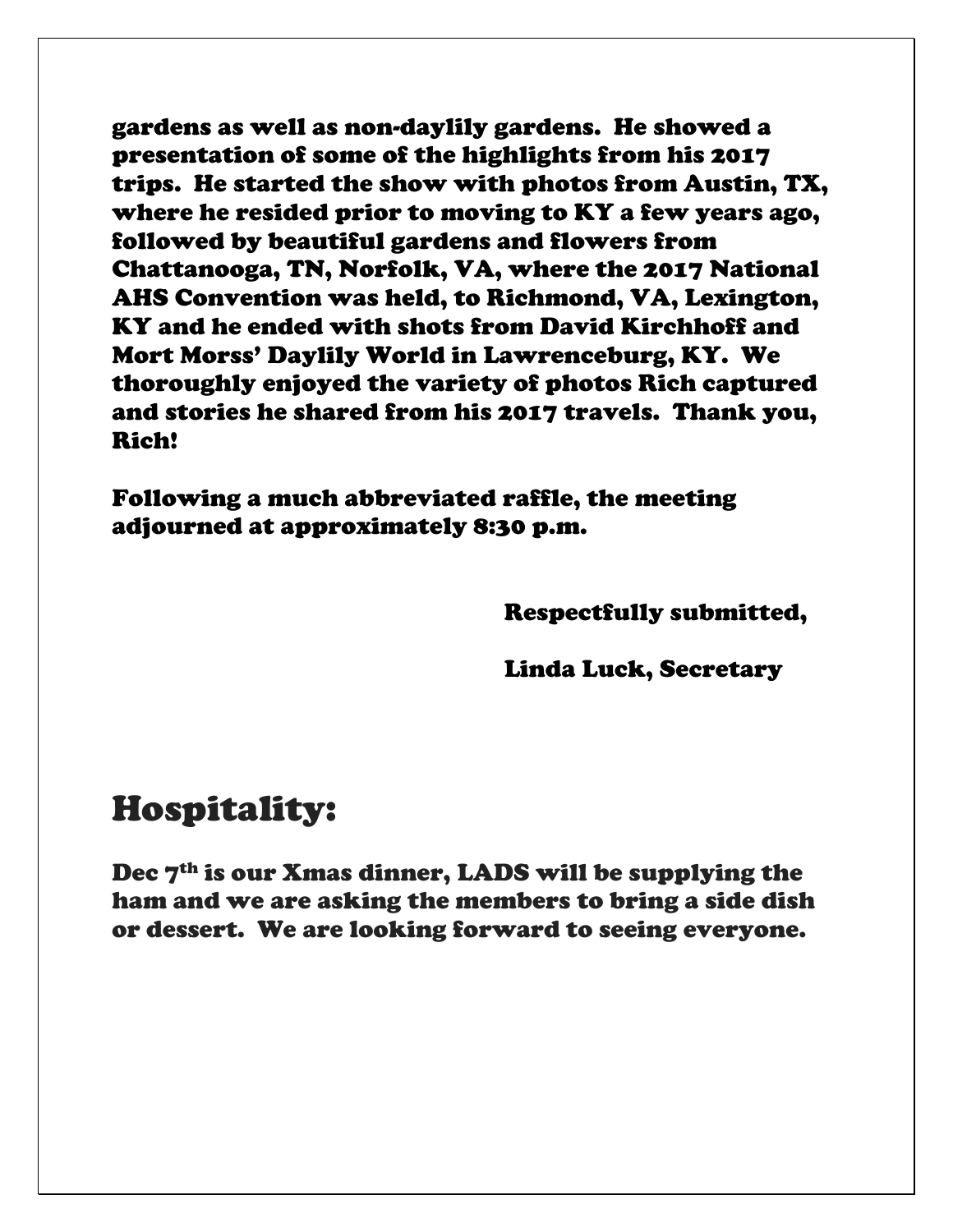

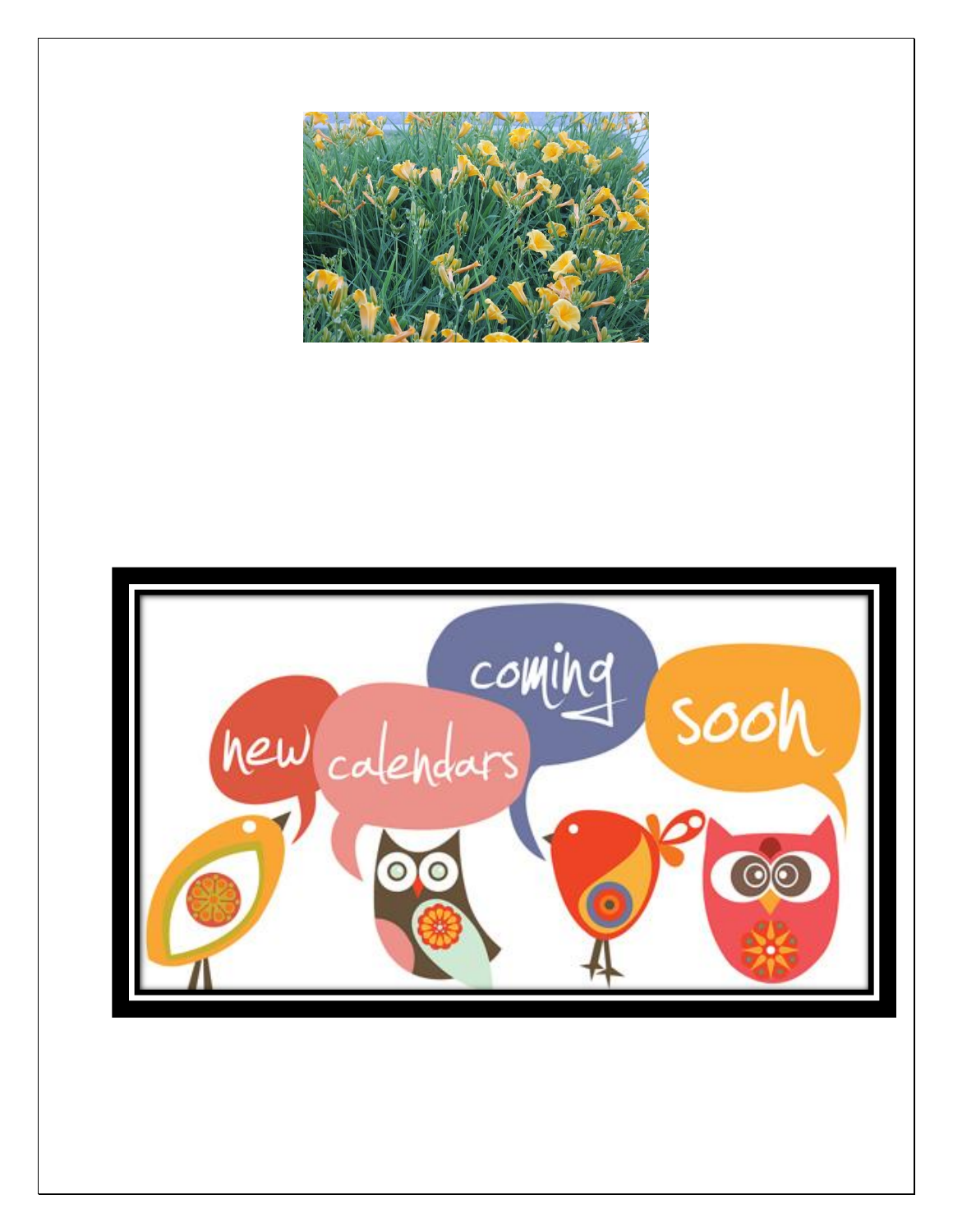#### 2017 Calendar

#### Dec. 7<sup>th</sup>: LADS Christmas Dinner

#### Dec 7<sup>th</sup>: LADS election of officers



Midwest Peony Society

Contact: Don Smith, [donsmith@twc.com](mailto:donsmith@twc.com)

Phone number: 502-876-9300

<<<<<<

Hostas of Kentuckiana (HOK)

Six regular meetings, 7:00 p.m. on the  $3<sup>rd</sup>$  Tuesday of March, April, May, September, October and November. In addition there are Hostas events scheduled throughout the year. Our usual meeting place is Lyndon City Hall, 515 Wood Ave., which runs south off New LaGrange Rd., Lyndon, KY.

Contact Phil Raisle: 502-491-9975 or e-mail [dukeisours@yahoo.com](mailto:dukeisours@yahoo.com)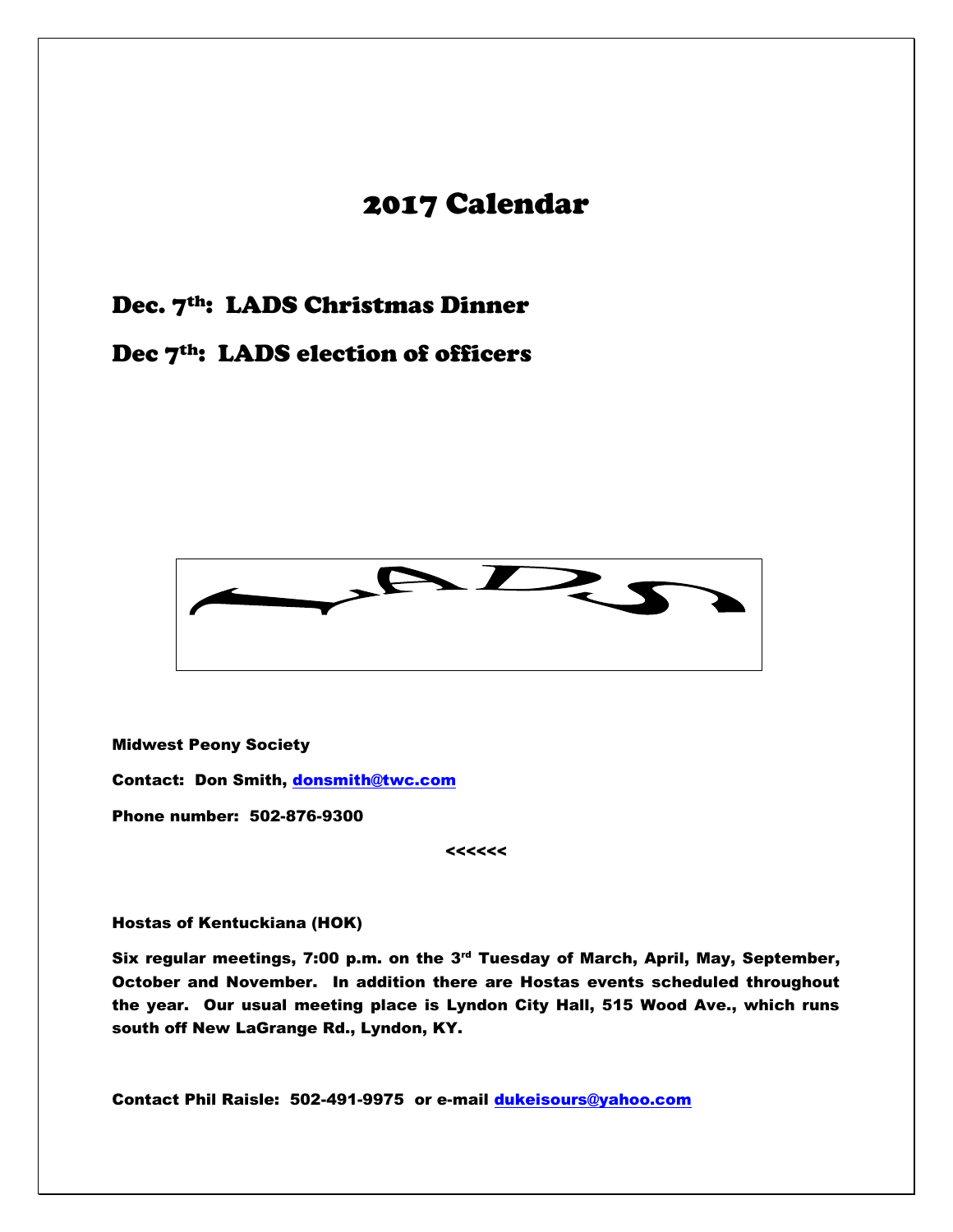<<<<<<

DSL (Daylily Society of Louisville)

Meeting location: Usually the third Monday of the month at the Farmdale Church of the Nazarene, 6501 Vandre Ave. located off Smyrna. About 0.1 miles before Outer Loop.

Contact: Michael Stephens, e-mail [uofkfan@hotmail.com](mailto:uofkfan@hotmail.com)

 $\prec$ < $\prec$ < $\prec$ 

Louisville Area Iris Society (LAIS) is Jackie Glasscock.

E-mail: [mjglasscock5@gmail.com](mailto:mjglasscock5@gmail.com)

Bluegrass Iris Society (BGIS): David Cupps,

e-mail - [president@bluegrassiris.org.](mailto:president@bluegrassiris.org)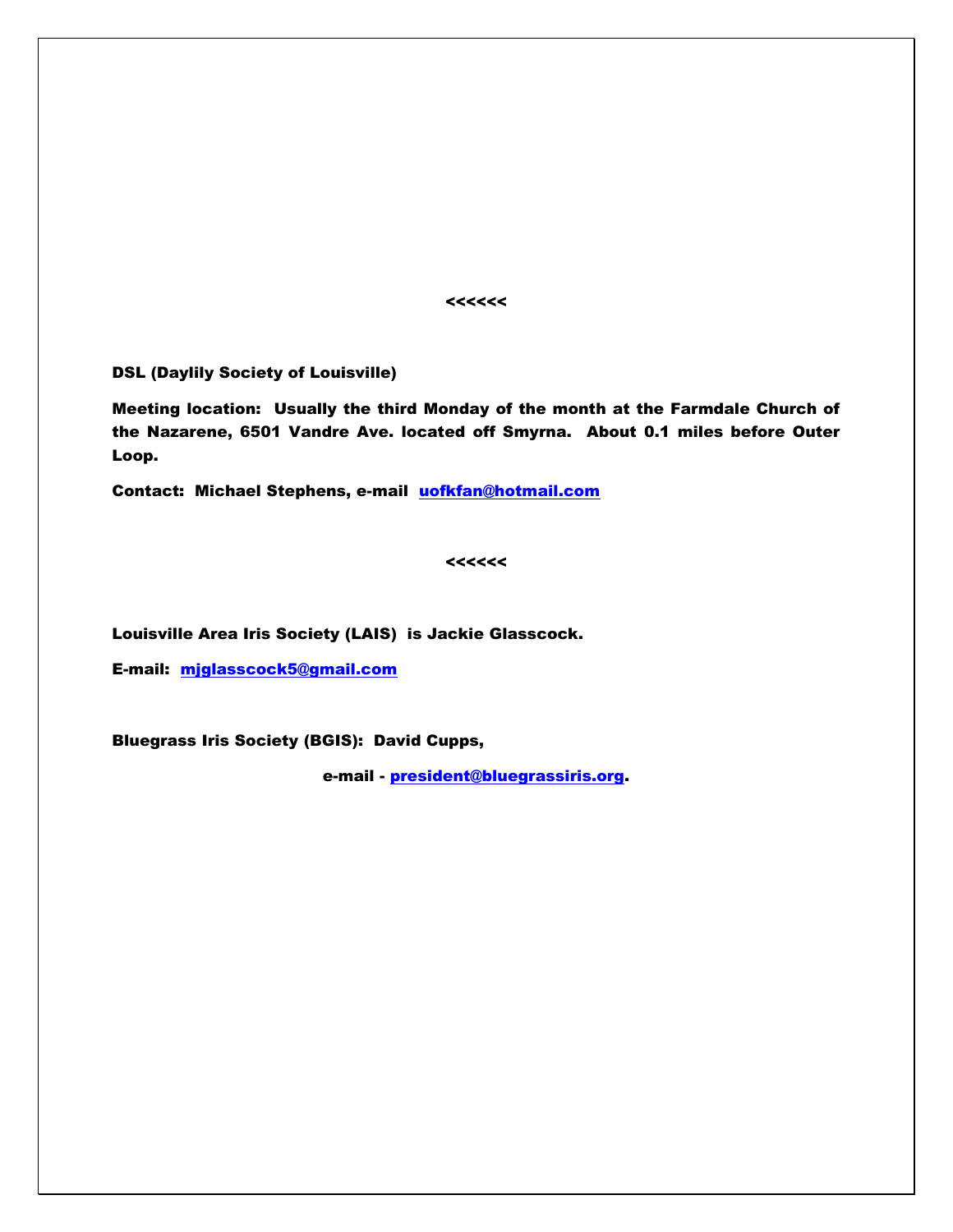

#### Membership form with treasurer's correct address Application for Membership Louisville Area Daylily Society LADS.PlantFans.com

| <b>Name</b><br><b>HomePhone</b>          | <b>Date</b>                 |
|------------------------------------------|-----------------------------|
|                                          | <b>Cell</b>                 |
| <b>Address</b>                           | State Zip_____              |
| <b>Email</b><br><b>Address</b><br>Yes/No | <b>Member</b><br><b>AHS</b> |

Annual Dues: Individual--\$10.00 Dual (same household) -- \$15.00 Youth, (under 18)--\$7.50

Please make checks payable to: Louisville Area Daylily Society or LADS. Mail payment to: Andrea King